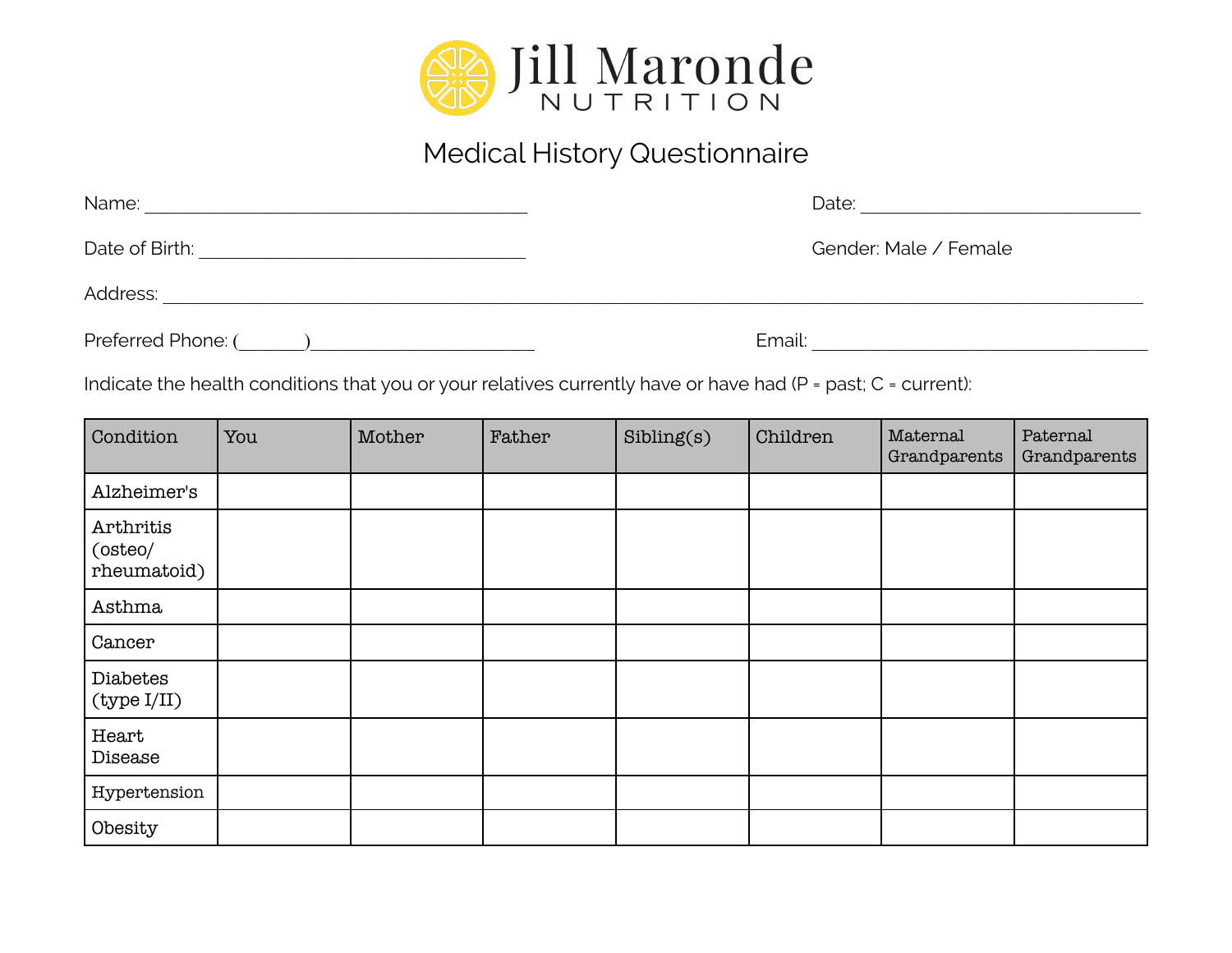| Osteoporosis            |  |  |  |  |
|-------------------------|--|--|--|--|
| Stroke                  |  |  |  |  |
| Thyroid<br>(hypo/hyper) |  |  |  |  |

Indicate any other illnesses or conditions that you now have or have had (P = past; C = current):

| Abscesses                | Carbohydrate<br>Sensitivity | <b>Fibrocystic Breast</b><br>Disease | Lung Problems               |
|--------------------------|-----------------------------|--------------------------------------|-----------------------------|
| Acne                     | Cataracts                   | Fibroids (uterine)                   | Lupus                       |
| ADD/ADHD                 | <b>Bronchitis</b>           | Fibromyalgia                         | Lyme Disease                |
| Adrenal (hypo/<br>hyper) | <b>Celiac Disease</b>       | Flatulence (gas)                     | Macular<br>Degeneration     |
| <b>AIDS</b>              | Cervical Dysplasia          | <b>Fungal Infections</b>             | Major/Minor<br>Surgery      |
| Alcoholism               | Cholesterol -<br>high/low   | <b>Gall Bladder Issues</b>           | Menstrual<br>Irregularities |
| Allergies/ Hay Fever     | Chronic Fatigue<br>Syndrome | Gastric Ulcer/<br>Gastritis          | Metabolic Syndrome          |
| Alopecia/Hair Loss       | Cirrhosis                   | Genital-Urinary<br>Infection         | <b>Multiple Sclerosis</b>   |
| Amenorrhea               | Cold Feet/Hands             | GERD/Indigestion                     | Nausea - chronic            |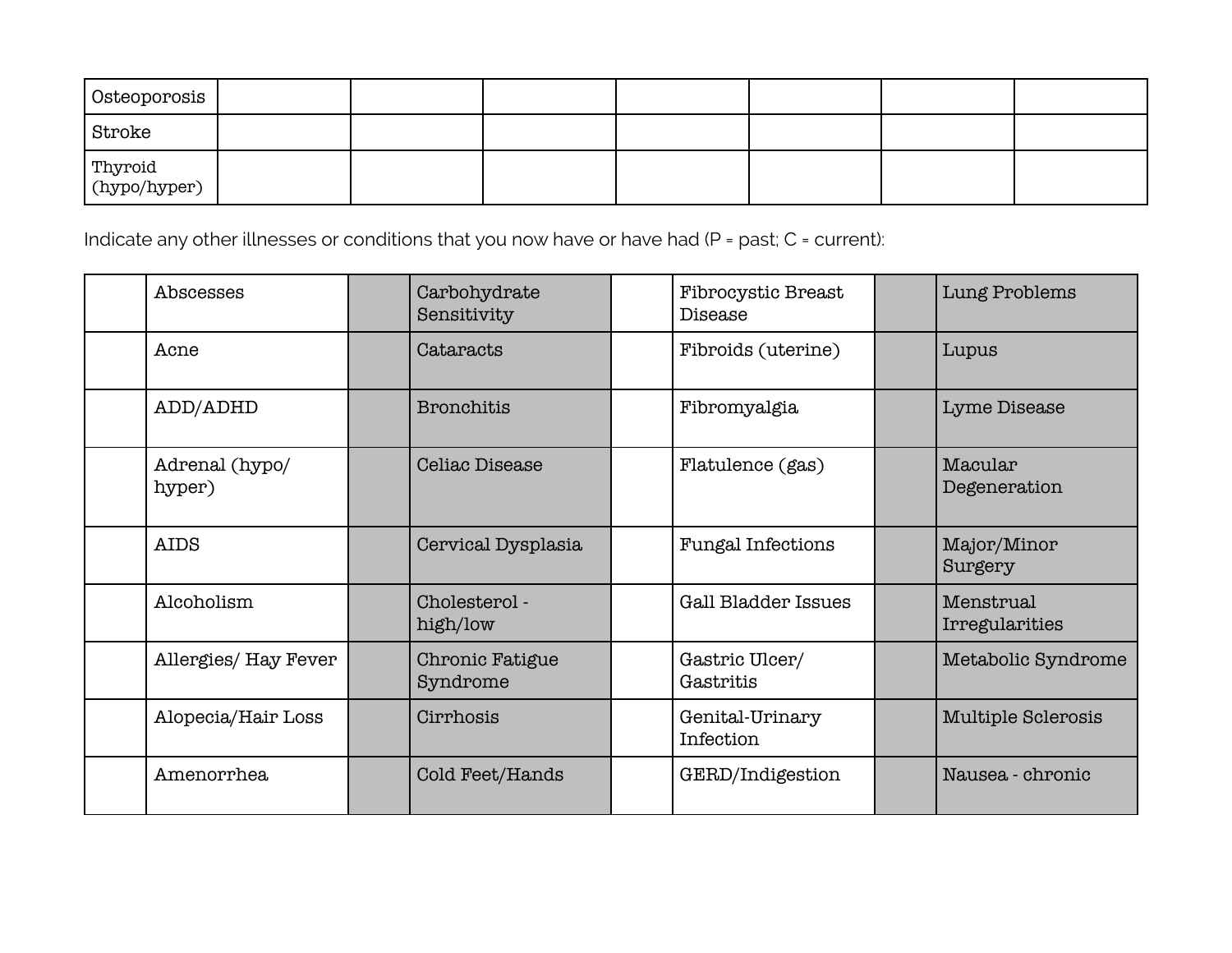| Anemia                            | Colitis (ulcerative)                 | Gingivitis/Bleeding<br>Gums    | Nervousness                   |
|-----------------------------------|--------------------------------------|--------------------------------|-------------------------------|
| Anxiety                           | Constipation                         | Goiter                         | Night Blindness               |
| Appetite (excess/<br>reduced)     | Crohn's Disease                      | Headache/Migraines             | <b>Numbness</b>               |
| Arrhythmia                        | Cystitis (interstitial)              | <b>Heavy Metal</b><br>Toxicity | Parkinson's Disease           |
| Arteriosclerosis                  | Depression                           | Hemorrhoids                    | PMS                           |
| Autism                            | Dermatitis/hives/<br>rashes          | Hepatitis                      | Pneumonia                     |
| Back Problems/<br><b>Sciatica</b> | Diarrhea (chronic)                   | Hernia (hiatal/<br>inguinal)   | Psoriasis                     |
| <b>Bacterial Infection</b>        | Diverticulosis/itis                  | <b>Herniated Disc</b>          | Seizures                      |
| <b>Bad Breath</b><br>(halitosis)  | Drug Addiction                       | Herpes/Cold Sores              | Shingles (herpes<br>zoster)   |
| Bell's Palsy                      | Dry Skin                             | <b>Hot Flashes</b>             | Stroke                        |
| Benign Breast<br>Tumor            | Dysmenorrhea                         | Hypochlorhydria<br>(low HCl)   | Tendonitis                    |
| Benign Prostatic<br>Hyperplasia   | <b>Ear Infections</b><br>(recurrent) | Hypoglycemia                   | Tinnitus (ringing in<br>ears) |
| <b>Bipolar Disorder</b>           | <b>Eating Disorder</b>               | Impotence                      | Triglycerides - high          |